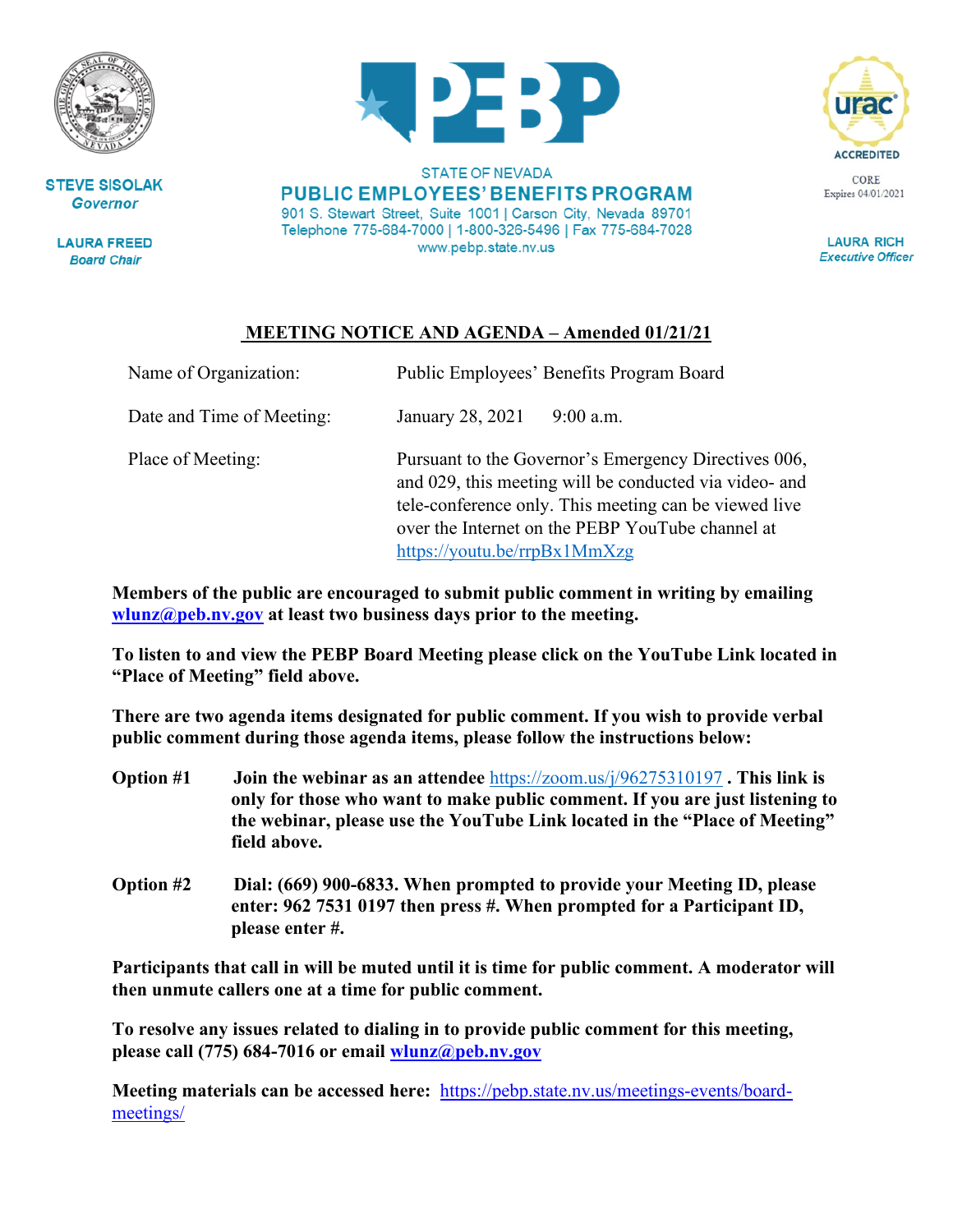## **AGENDA**

- 1. Open Meeting; Roll Call
- 2. Public Comment

Public comment will be taken during this agenda item. No action may be taken on any matter raised under this item unless the matter is included on a future agenda as an item on which action may be taken. Public comments to the Board will be taken under advisement but will not be answered during the meeting. Comments may be limited to three minutes per person at the discretion of the chairperson. Additional three minute comment periods may be allowed on individual agenda items at the discretion of the chairperson. These additional comment periods shall be limited to comments relevant to the agenda item under consideration by the Board. As noted above, members of the public may make public comment by using the callin number provided above. Persons unable to attend the meeting by telephone and persons whose comments may extend past the three minute time limit may submit their public comment in writing to PEBP Attn: Wendi Lunz 901 S. Stewart St, Suite 1001 Carson City NV 89701, Fax: (775) 684-7028 or wlunz@peb.state.nv.us at least two business days prior to the meeting. Persons making public comment need to state and spell their name for the record at the beginning of their testimony.

- 3. PEBP Board disclosures for applicable Board meeting agenda items. (Brandee Mooneyhan, Deputy Attorney General) (Information/Discussion)
- 4. Consent Agenda (Laura Freed, Board Chair) (**All Items for Possible Action**)

Consent items will be considered together and acted on in one motion unless an item is removed to be considered separately by the Board.

- 4.1 Approval of Action Minutes from the November 23, 2020 PEBP Board Meeting
- 4.2 Receipt of quarterly staff reports for the period ending September 30, 2020:
	- 4.2.1 Budget Report
	- 4.2.2 Utilization Report
- 4.3 Receipt of quarterly vendor reports for the period ending September 30, 2020:
	- 4.3.1 HealthSCOPE Benefits Obesity Care Management
	- 4.3.2 HealthSCOPE Benefits Diabetes Care Management
	- 4.3.3 American Health Holdings Utilization and Large Case Management
	- 4.3.4 The Standard Insurance Basic Life and Long-Term Disability Insurance
	- 4.3.5 Willis Towers Watson's Individual Marketplace Enrollment and Performance Report
	- 4.3.6 Hometown Health Providers and Sierra Healthcare Options PPO Network
	- 4.3.7 HealthPlan of Nevada, Inc. Southern Nevada HMO
	- 4.3.8 Doctor on Demand Engagement Report through September 2020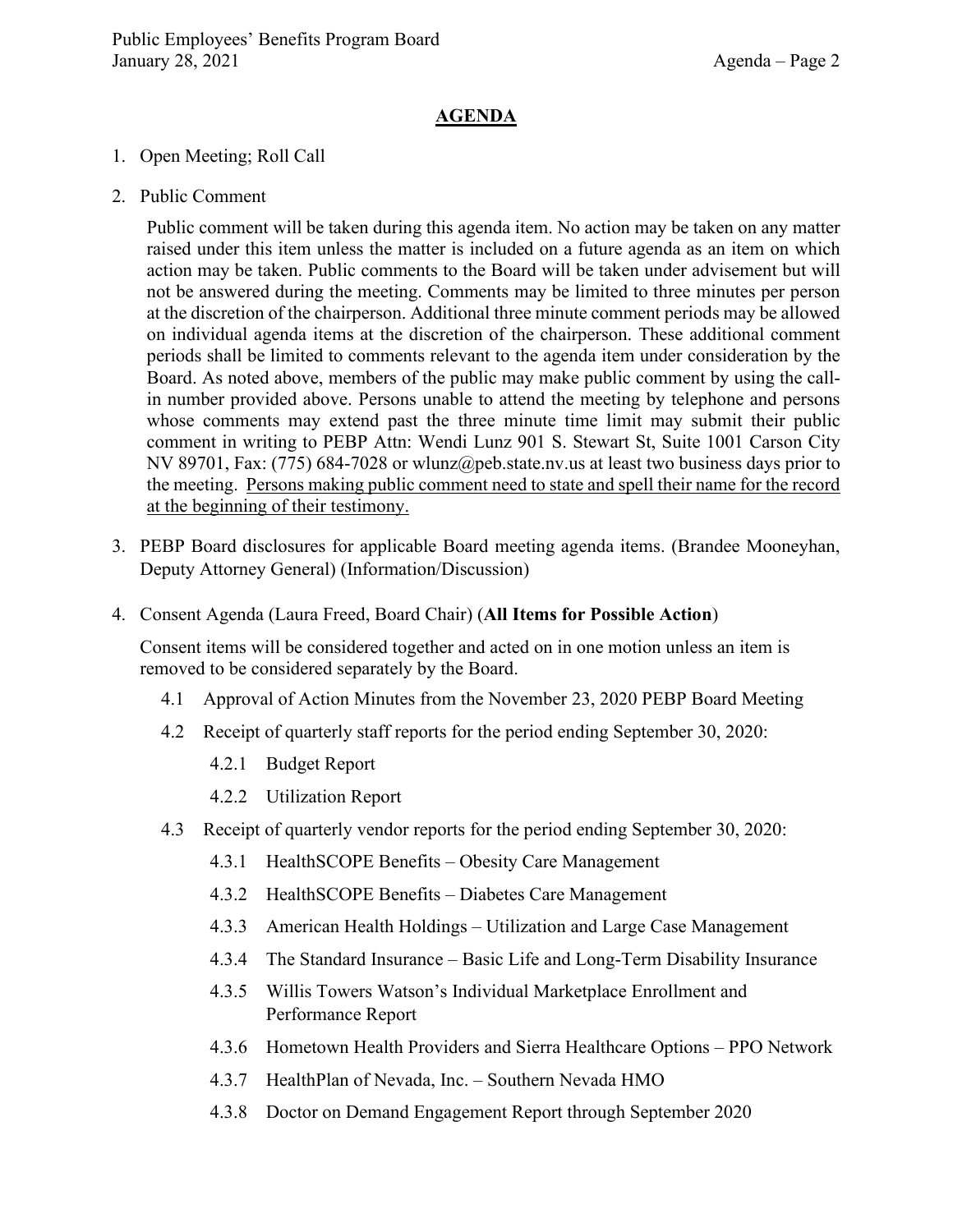- 4.4 Revised Financial Statement for the Self Insurance Trust Fund
- 4.5 Acceptance of the annual PEBP Appeals and Complaints Summary for submission to the Nevada Division of Insurance.
- 5. Presentation and possible action on Governor's Recommended Budget and approval of PY22 Plan Benefit Design (Laura Rich, Executive Officer) (**For Possible Action**)
- 6. Presentation and possible action on the status and approval of new PEBP contracts, contract amendments and solicitations (Cari Eaton, Chief Financial Officer) (**For Possible Action**)
	- 6.1. Contract Overview
	- 6.2. New Contracts
		- 6.2.1. Aetna Signature Administrators Statewide PPO/EPO Network (pursuant to Request for Proposal No. 95PEBP-S1289)
		- 6.2.2. Health Plan of Nevada Statewide HMO Plan (pursuant to Request for Proposal No. 95PEBP-S1291)
		- 6.2.3. Diversified Dental Dental Network (pursuant to Request for Proposal No. 95PEBP-S1299)
	- 6.3. Contract Amendments
		- 6.3.1. Hometown Health Statewide PPO increases contract maximum to allow sufficient authority through remainder of contract
		- 6.3.2. The Standard Life insurance and Long Term Disability decreases contract to reflect changes in plan benefit design
		- 6.3.3. Aon Consulting Consulting Services increases contract authority for consulting services
	- 6.4. Contract Solicitations
		- 6.4.1. Website hosting
		- 6.4.2. Third Party Administrator and associated services
		- 6.4.3. Pharmacy Benefit Manager
	- 6.5. Status of Current Solicitations
- 7. Discussion and possible action on rate setting and rate development (Stephanie Messier, Aon) (**For Possible Action**)
- 8. Discussion and possible action on Legislative Counsel Bureau Information Technology Audit Report and Corrective Action Plan (Laura Rich, Executive Officer) (**For Possible Action**)
- 9. Discussion and possible action on updates to Board policies and procedures to include edits reflecting (1) Board policy decisions and (2) Subcommittee recommendations relating to the Legislative Counsel Bureau contract audit report (Laura Rich, Executive Officer) (**For Possible Action**)